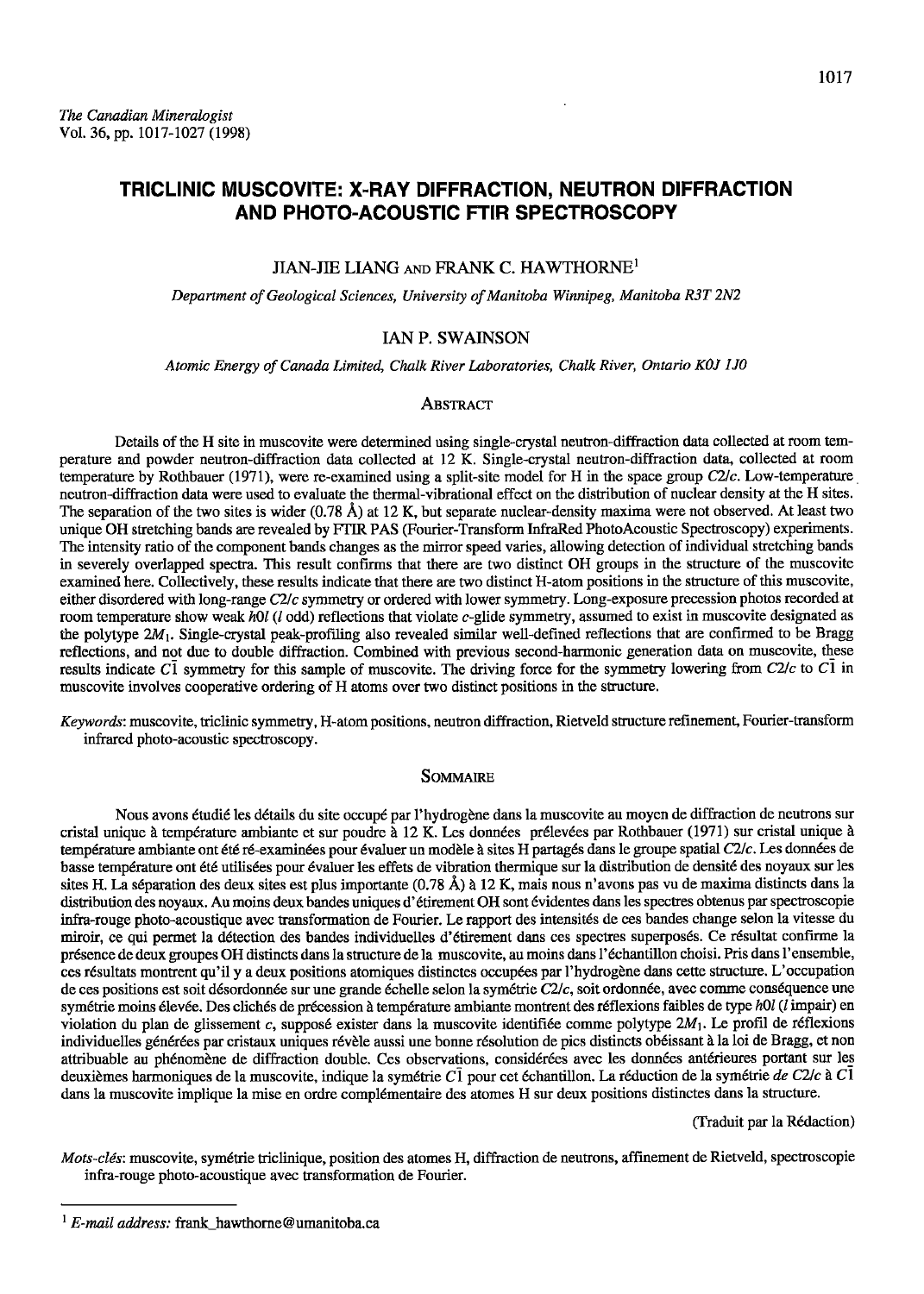### INTRODUCTION

Locating H atoms in minerals has always been difficult, as H is a very weak scatterer of X-rays. It is usually omitted from structure models in X-ray studies of muscovite (Giiven 1971, Richardson & Richardson 1982, Liang & Hawthorne 1996), although Schultz et aI. (1989) did include the H atom in their model of the muscovite structure. Single-crystal neutron diffraction (Rothbauer l97I) gave accurate information about the position of H in muscovite, but with a very large anisotropic displacement of the H atom [amplitude up to 14 times greater than those of other atoms in the structure, although the powder neutron-diffraction study of Catti et al. (1994) does not show such large anisotropy of the H atom]. Schultz et al. (1989) reported on a sample of muscovite with triclinic symmetry, which would require two distinct H-atom positions. Despite extensive spectroscopic work (Serratosa & Bradley 1958, Bassett 1960, Vedder & McDonald 1963, Wada & Kamitakahara 1991), the question of OH orientation and the number of unique OH groups in muscovite remain unclear.

#### EXPERIMENTAL

The muscovite sample used here is from the Himalaya mine, Mesa Grande, California. Liang & Hawthorne (1996) reported the chemical composition and both single-crystal and Rieweld refinements of the structure. Table 1 lists the unit formula of this and other muscovite samples discussed in the text,

# Precession photography

A single-crystal precession camera was used to obtain zero-level precession photographs using Zr-filtered  $M$ o $K\alpha$  X-radiation. Exposures of up to one week were taken to test for possible deviations from  $C2/c$  symmetry, focusing particularly on  $h0l$  reflections. Diffraction patterns at precession angles of 25 and 30" were obtained to identify double-diffraction effects, as a specific double diffraction cannot occur at two different precession angles.

# Peak profiling of weak h0l (l odd) reflections using a single-crystal diffractometer

The same muscovite crystal used in the precession work was mounted on an automated single-crystal fourcircle diffractometer. Peak profiles of the very weak  $h0l$  $(l \text{ odd})$  reflections were obtained by step-scanning the corresponding peaks over a 20-range of up to 2° using 100 to 120 steps with a counting time of 5 minutes per step. For one of such reflection, 201, scans in different orientations, corresponding to different psi-angles (rotation about the diffraction vector), were taken to ensure that the reflection observed is not due to double

TABLE 1. UNIT FORMULAE (apfu) oF THE MUSCOVITE CRYSTALS WHICH ABE DISCUSSED HERE

|                   | *LH     | *SST  | ۰Ŕ      |
|-------------------|---------|-------|---------|
| Si                | 3.068   | 2.979 | 3.037   |
| <sup>[4]</sup> Al | 0.932   | 1.021 | 0.963   |
| ΣТ                | 4.000   | 4.000 | 4.000   |
| $^{[6]}$ Al       | 1.954   | 1.929 | 1.884   |
| Fe                | 0.029   | 0.002 | 0.143   |
| Mn                | 0.013   | 0.006 | 0.005   |
| Mg                |         | 0.003 | 0.014   |
| Li                |         | 0.035 |         |
| ΣM                | 1.996   | 1.975 | 2.046   |
| κ                 | 0.876   | 0.892 | 0.889   |
| Νя                | 0.096   | 0.077 | 0.092   |
| Rb                | 0.010   | 0.021 |         |
| Cа                |         | 0.001 |         |
|                   | 0.982   | 0.991 | 0.981   |
| F                 | 0.256   | 0.164 | 0.196   |
| ОН                | (1.744) | 2.016 | (1.804) |
|                   | 2.000   | 2.180 | 2.000   |

References: LH: Liang & Hawthome (1996); SST: Schultz et al. (1989); R: Rothbauer (1971)

difftaction (a double diffraction can only be observed at one specific psi-angle, whereas a Bragg diffraction is observed throughout the complete range of psi angles).

# Powder neutron diffraction at  $12 K$

Powder neutron-diffraction data for muscovite were collected at 12 K in a liquid-He cryostat using the sample of Liang & Hawthome (1996) loaded into a vanadium can. The intensity data were collected over a 48-hour period on the high-resolution powder difftactometer at the C2 beam-hole of the NRU reactor at the Chalk River Laboratories, Ontario. A wavelength of 1.5022(1) Å, calibrated with  $Al_2O_3$  powder, was used in the data collection. The detector collects data simultaneously over an 80" range of scattering angles with an angular separation of the wires of 0.1". The scattering range of 8 to  $118^{\circ}$  was covered by setting the detector in low- and high-angle positions in sequence. A second set of data was collected with the detector at positions of 0.05° offset to those of the first set, giving intensity data at a step interval of  $0.05^{\circ}$  2 $\theta$ .

# Fourier-Transform Infrared Photo-Acoustic Spectroscopy (FTIR PAS)

Fourier-Transform Infrared Photo-Acoustic Spectroscopy (FTIR PAS) differs from conventional FIIR spectroscopy in that the IR band-intensity distribution is not only a function of absorbance of the sample and IR frequency (as in transmission IR spectroscopy), but is also strongly dependent on the thermal-diffusion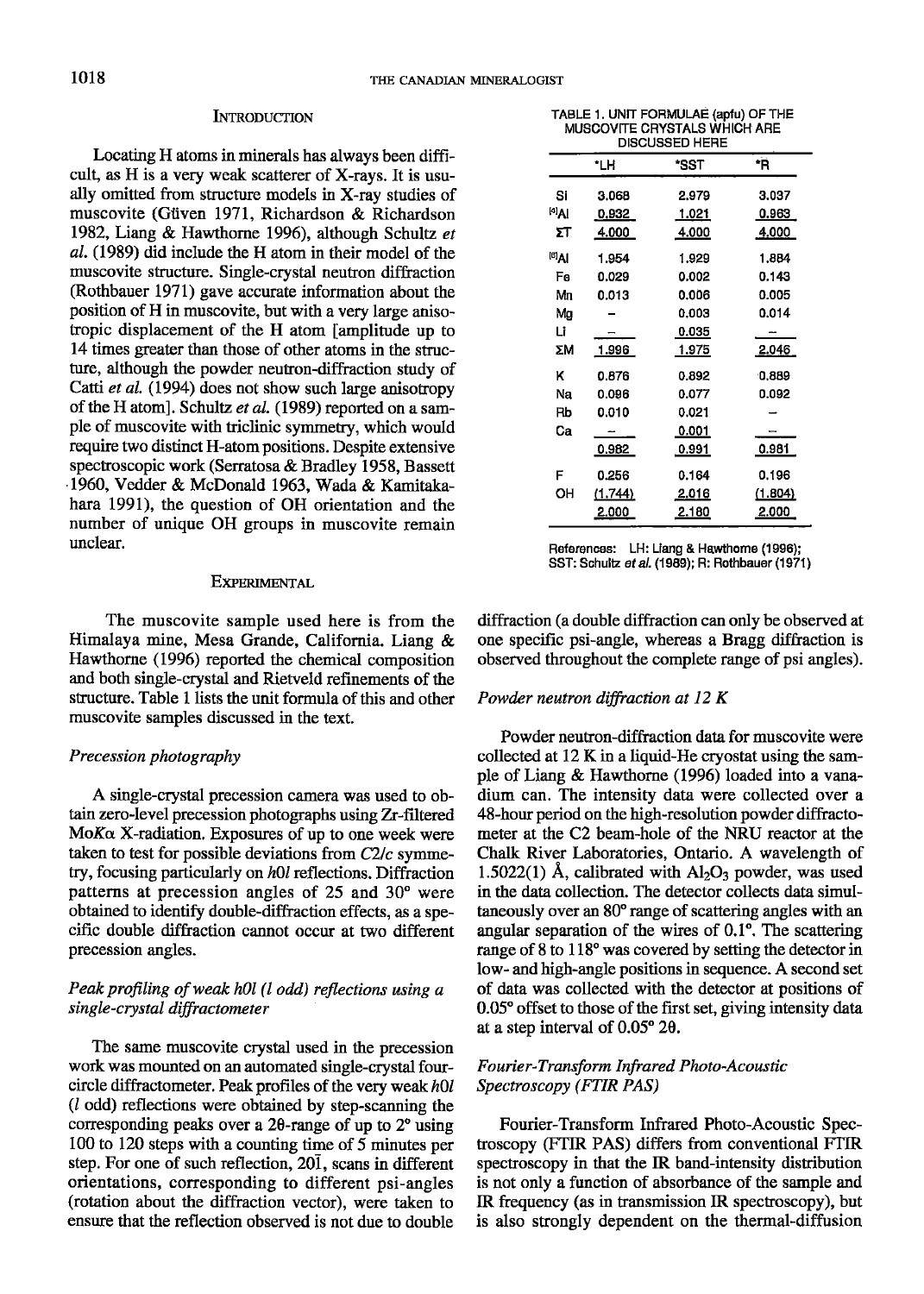length,  $\mu$ , of the sample (Spencer 1986, Choquet et al. 1986), which is defined as

$$
\mu = \sqrt{(2 k / \rho C \omega)}
$$
 (1)  
where k, p, C are the thermal conductivity, density and  
specific heat of the sample, respectively, and  $\omega$  is the  
modulation frequency of the light, given by

$$
\omega = 2 \pi V \nu \tag{2}
$$

for a Michelson interferometer in which  $\nu$  is the IR frequency and V is the mirror velocity of the interferometer. The IR intensity is given (Teng  $&$  Royce 1982) by

$$
q = B \cdot \frac{(\beta \mu)}{\sqrt{(\beta \mu)^2 + 2(\beta \mu) + 2}} \tag{3}
$$

where B is a constant independent of the optical-absorption coefficient,  $\beta$ . From the partial derivative of the intensity, q, with respect to the mirror speed, V,

$$
\frac{\partial q}{\partial V} = \frac{\partial q}{\partial \mu} \cdot \frac{\partial \mu}{\partial V} = \frac{B \beta \left[ (\beta \mu) + 2 \right]}{\left[ (\beta \mu)^2 + 2 (\beta \mu) + 2 \right]^{\frac{3}{2}}}
$$

$$
\cdot \left( -\frac{1}{2} \mu \cdot \frac{1}{V} \right) \tag{4}
$$

it can be seen that the IR intensity will vary with the mirror speed in a complex way that involves (among other factors) the mirror speed, V, and the thermaldiffusion length,  $\mu$ . The thermal-diffusion length is dependent on  $v_1$  the IR frequency, (equations 1 and 2), and hence the rate of change of the intensity (the absolute value of  $\partial q/\partial V$ ) is frequency-dependent also. Therefore, the intensity ratio of two adjacent IR bands will change in response to varying mirror speed. This is the property of FTIR PAS that is used here to show that there is more than one OH-stretching band in the IR spectrum of muscovite.

The spectra were recorded with a Bio-Rad FTS-60A (Bio-Rad, Cambridge, Massachusetts) spectrometer fitted with a MTEC Model 200 photo-acoustic cell (MTEC, Ames, Iowa) and accompanying preamplifier and power supply. The sample tray was filled with uncompacted powdered sample. The photo-acoustic cell and the sample were then purged with dry helium. A high-surface-area carbon-black sample (MTEC) was used as the reference material for all spectra. Different interferometer mirror-speeds, corresponding to average modulation frequencies of 5, 10, 50, 100, 400 and 2500 Hz, respectively, were used in the collection of the spectra, The number of scans varied, depending on the mirror speed (modulation frequency) used. The resolution of the spectra is  $4 \text{ cm}^{-1}$ . Other experimental details can be found in Sowa & Mantsch (1994).

### STRUCTURE REFINEMENT

# Single-crystal neutron diffraction at room temperature

The program SHELXTL PC<sup>TM</sup> was used for the structure refinement. The coherent neutron-scattering lengths (in femtometers) are  $b<sub>O</sub> = 5.803$ ,  $b<sub>H</sub> = -3.7409$ ,  $b_{\text{Si}} = 4.1491$ ,  $b_{\text{Al}} = 3.449$ ,  $b_{\text{K}} = 3.71$  (Koester 1977). The single-crystal neutron-diffraction data of Rothbauer  $(1971)$  were used for refinement of the H position in the structure; all 625 reflections in the original study were included. The space group, the unit-cell dimensions and the non-H atom positional parameters of Rothbauer (1971) were used as input parameters. However, two H-atoms (each with 0.5 site occupancy) were inserted in the starting model. During initial refinement of the structure, only the positional, displacement and siteoccupancy parameters of the two H atoms were varied. The isotropic-displacement factors of the two H-sites were refined independently, and the site occupancies were refined without constraint. The complete structure, including position and anisotropic-displacement parameters for all atoms, was varied to convergence in the final cycles of refinement.

### Rietveld refinement at  $12 K$

The structure of muscovite at 12 K was refined using the program LHPM3 [originally written as DBW3.2 by Wiles & Young (1981) and modified by Hill & Howard  $(1986)$ ]. Details of the procedure can be found in Liang & Hawthome (1996). Parameters pertinent to the refinement are listed in TabIe 2.

# PRECESSION PHOTOGRAPHY AND EXTINCTION CONDITIONS

Long-exposure zero-level precession photographs were taken at two different values of the precession angle, as this procedure distinguishes between diffraction maxima that violate the reflection conditions for the presence of non-lattice translational-symmetry elements, and diffractions that are due to double diffraction.

All elements of translational symmetry give rise to what are often colloquially known as "systematic

TABLE 2. POWDER-DIFFRACTION INTENSITY-DATA COLLECTION<br>AND DETAILS OF RIETVELD REFINEMENT OF MUSCOVITE AT 12 K

| a     | 5.1628(7)      | Space group             | C2/c   |
|-------|----------------|-------------------------|--------|
|       | $5.1765(4)$ *  |                         |        |
|       | $5.1918(2)$ ** | 20 scan-angle (°)       | 16-117 |
|       |                | step Interval (°20)     | 0.05   |
| b     | 8.962(1)       | max. Intensity (counts) | 7234   |
|       | 8.9872(6)*     |                         |        |
|       | $9.0153(5)$ ** | Unique reflections      | 779    |
|       |                | Structural parameters   | 46     |
| Ω     | 19.977(3)      | Experimental parameters | 9      |
|       | 20.072(1)*     | N—P                     | 1968   |
|       | 20.0457(7)**   | я,                      | 1.8    |
|       |                | $R_{\rm WP}$            | 24     |
| β (°) | 95.738(12)     | Rec                     | 1.6    |
|       | 95.756(6)*     | $R_{\rm BRO}$           | 0.46   |
|       | 95.735(3)**    |                         |        |

\* room-temperature (Liang & Hawthome 1996)<br>\*\* room-temperature (Rothbauer 1971)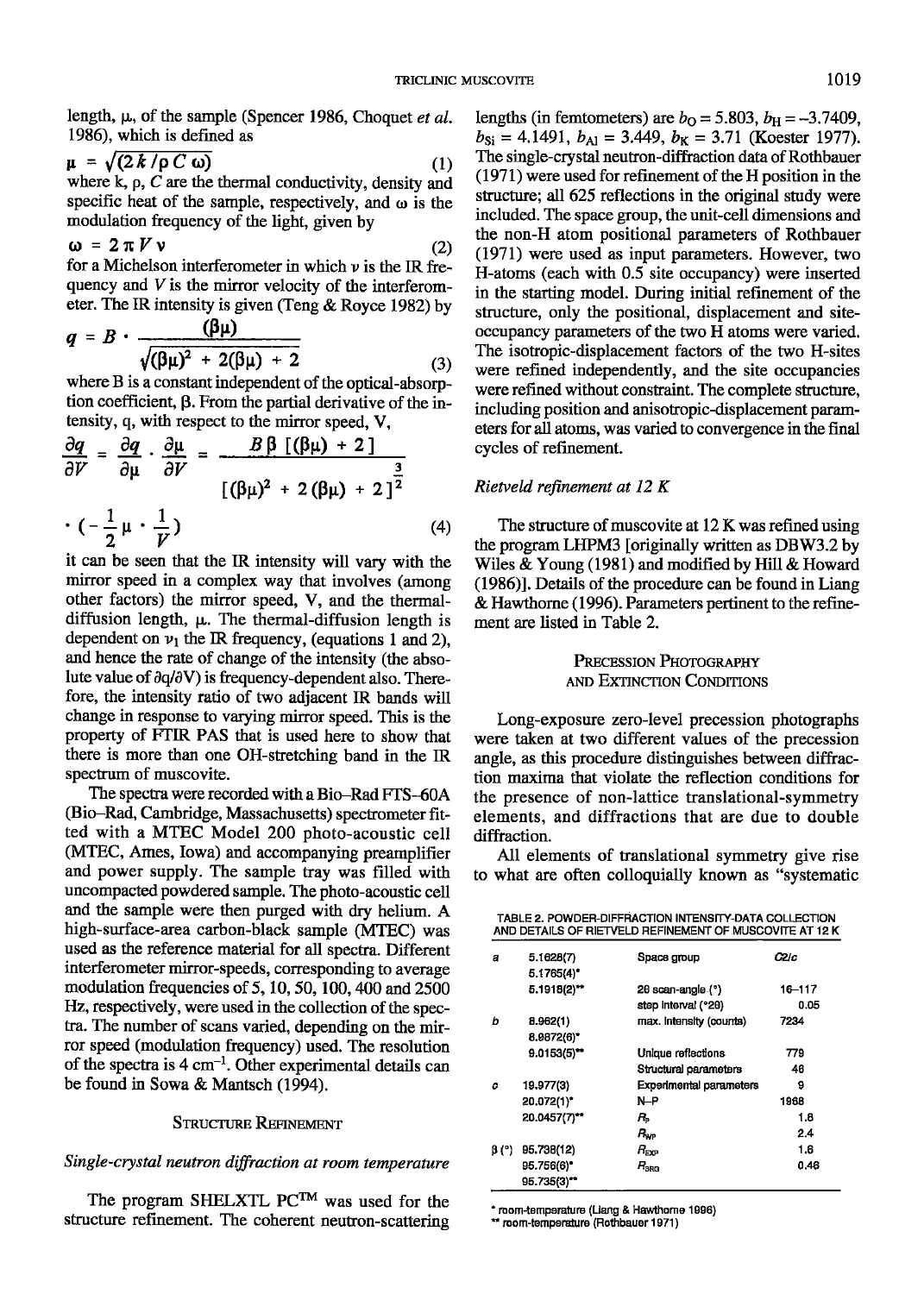absences" in the diffraction pattern; in practice, the presence of such elements of symmetry imposes restrictions on the indices of the reflections that can be observed, and "violations" of such restrictions indicate that the corresponding symmetry element is not present. Thus for the space group  $C2/c$  of muscovite-2 $M_1$ , the presence of the C-centered lattice imposes the index restriction  $h + k = 2n$  for all hkl reflections, and the c-glide orthogonal to b imposes the index restriction  $l = 2n$  for reflections of the form  $h0l$ ; these conditions are rigorous for normal (Bragg) diffraction. There are two effects that can confuse this situation: (l) double diffraction, and (2) mis-setting of the pulse-height analyzer in the detection system.

Double diffraction: As its name implies, this occurs when a diffracted X-ray beam meets the criterion for diffraction from a second "plane", whereupon it is diffracted again. When such double-diffracted radiation encounters the detection system (counter or film), it overlaps with a normal Bragg diffraction. In most cases, the intensities of these double-diffracted reflections contribute only slightly to a few Bragg reflections. However, where a Bragg reflection is "systematically absent" owing to the presence of an element of translational symmetry, the (weak) double diffraction can be observed, "violating" the index restriction of the symmetry element and apparently indicating that the symmetry element is not present. Double diffraction can affect the index restrictions associated with screw axes and glide planes, such as the  $c$ -glide in the  $C2/c$  muscovite- $2M_1$  structure. Double diffraction does not affect the index restrictions associated with a non-primitive space lattice, as the selection of a non-primitive space Iattice is purely a decision of the crystallographer; the same lattice can be described by a (lower symmetry) primitive space-lattice. One can differentiate between a Bragg diffraction-maximum and a maximum due to double diffraction by varying the instrumental settings such that the Bragg condition is satisfied for a variety of settings; in this case, the Bragg diffraction is always observed. This procedure corresponds to rotating the crystal about the scattering vector (often denoted as psi); for a precession camera, it involves taking photographs at two (or more) values of the precession angle (and other camera settings), whereas for a four-circle diffractometer, it involves recording the Bragg intensities of the same reflection at a variety of settings of the psi angle. A double diffraction has two diffraction conditions to satisfy, and changing the instrumental settings by rotating the crystal about the scattering vector must break the condition for double diffraction. Hence recording a diffraction pattern under two (or more) different instrumental conditions allows differentiation between true "violating" Bragg reflections and reflections due to double diffraction.

Pulse-height analyzer setting: If the pulse-height analyzer in the detection system is wrongly set, harmonics of the diffracted radiation mav enter the countins

system of the diffractometer. This can give rise to apparent Bragg reflections that "violate" the restrictions for the presence of translational symmetry (as well as augment the intensities of true general Bragg reflections). This is another possible source of error in evaluating the symmetry of a crystal, and should be checked out when making these measurements.

#### **RESULTS**

# Precession photographs and profiles of weak hOl (l odd) reflections

Precession photos with  $\mu = 25$  and 30° are shown in Figure 1. The corresponding indexing is given in Figure 2. Profiles of a selected number of  $h0l$  ( $l$  odd) reflections are shown in Figure 3. Profiles for one such reflection, 201, at different psi-angles are given in Figure 4.

# Single-crystal neutron-diffraction study at room temperature

The H positions determined by structure refinement using the neutron-diffraction data of Rothbauer (1971) at room temperature are shown in Table 3, and the final positional parameters of the muscovite structure are given in Table 4. Structure refinement using a single H-atom model gave an  $R$ -index of 3.9% and a weighted  $R$ -index of 4.3%; refinement using a split H-atom model gave an  $R$ -index of 3.9% and a weighted  $R$  index of 4.2%, respectively. The non-H atom part of the structure is not significantly affected by the different models for the H-atom site (Table 4). There is approximately a 50:50 occupancy of the split-site H-atom positions.

# Powder neutron-diffraction study at  $12 K$

The unit-cell dimensions of muscovite at 12 K are compared with those at room temperature in Table 2; final atomic coordinates and cation occupancies are given in Table 4. Selected interatomic distances and angles of muscovite at different temperatures are glven in Table 5. The observed and calculated diffractionpatterns are shown in Figure 5. A comparison of the nuclear-density distribution for the H sites at room temperature and at 12 K is given in Figure 6. There is a

TABLE 3. H POSITIONS IN MUSCOVITE C2/c DETERMINED FROM SINGLE.ORYSTAL NEUTRON-DIFFRACTION DATA AT ROOM TEMPERATURE WITH

| THE NON-HYDROGEN ATOMS FIXED |                      |           |            |
|------------------------------|----------------------|-----------|------------|
|                              | H(1)                 |           | H(2)       |
| x                            | 0.3652(19)           | x         | 0.3883(24) |
| У                            | 0.6560(12)           | ν         | 0.6384(16) |
| z                            | 0.0521(10)           | z         | 0.0720(14) |
|                              | O-H(1) (Å) 0.967(12) | O-H(2)(Å) | 0.899(20)  |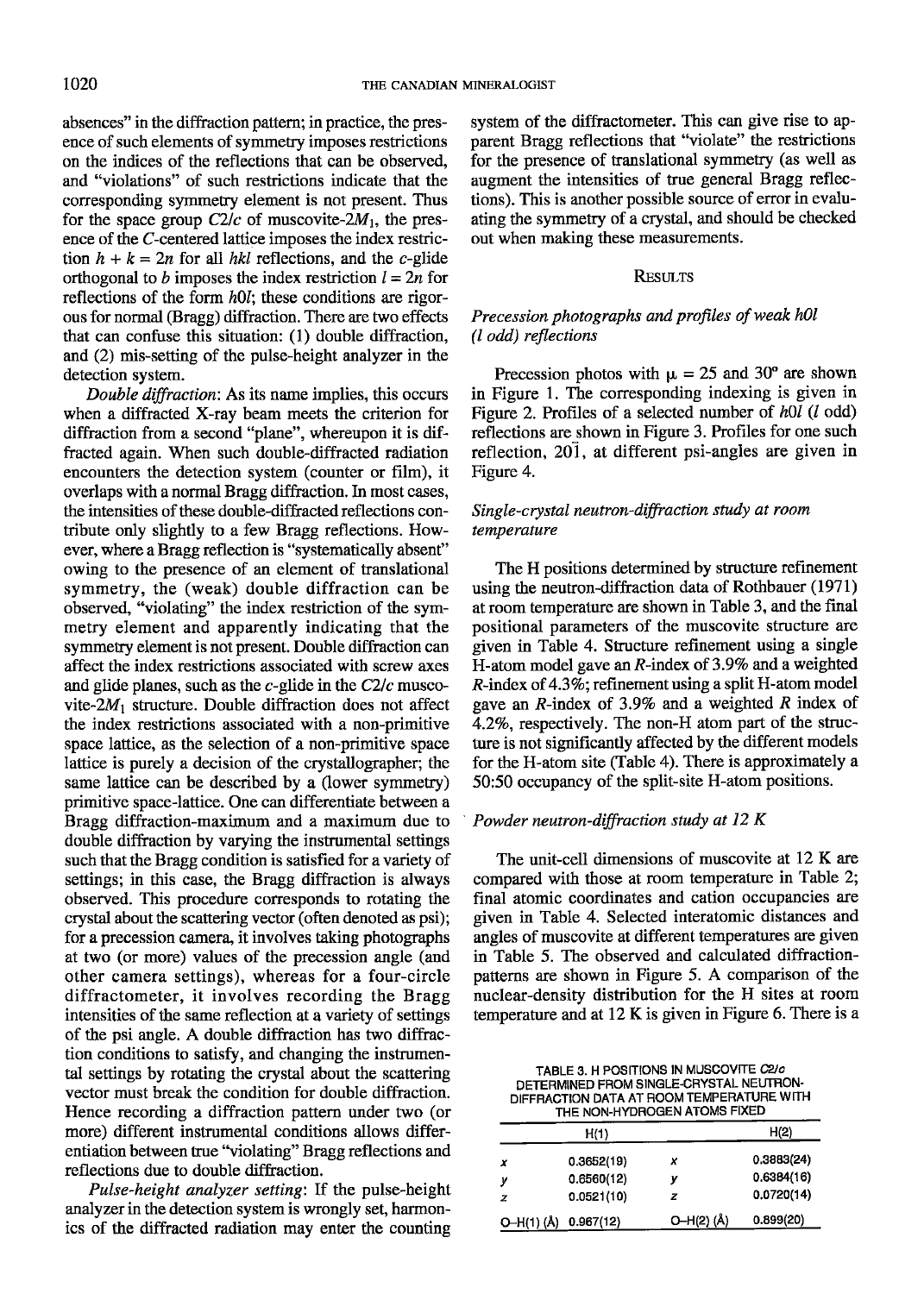

FIG. 1. Zero-level precession photographs of muscovite-2 $M_1$  at  $\mu = 25$  and 30°, respectively.



FIG. 2. Partial indexing of the precession photos of muscovite in Figure 1. Solid circles represent reflections conforming to symmetry  $C2/c$ . Open circles represent reflections violating  $c$ -glide symmetry. Note the existence of double diffractions (labeled "dd").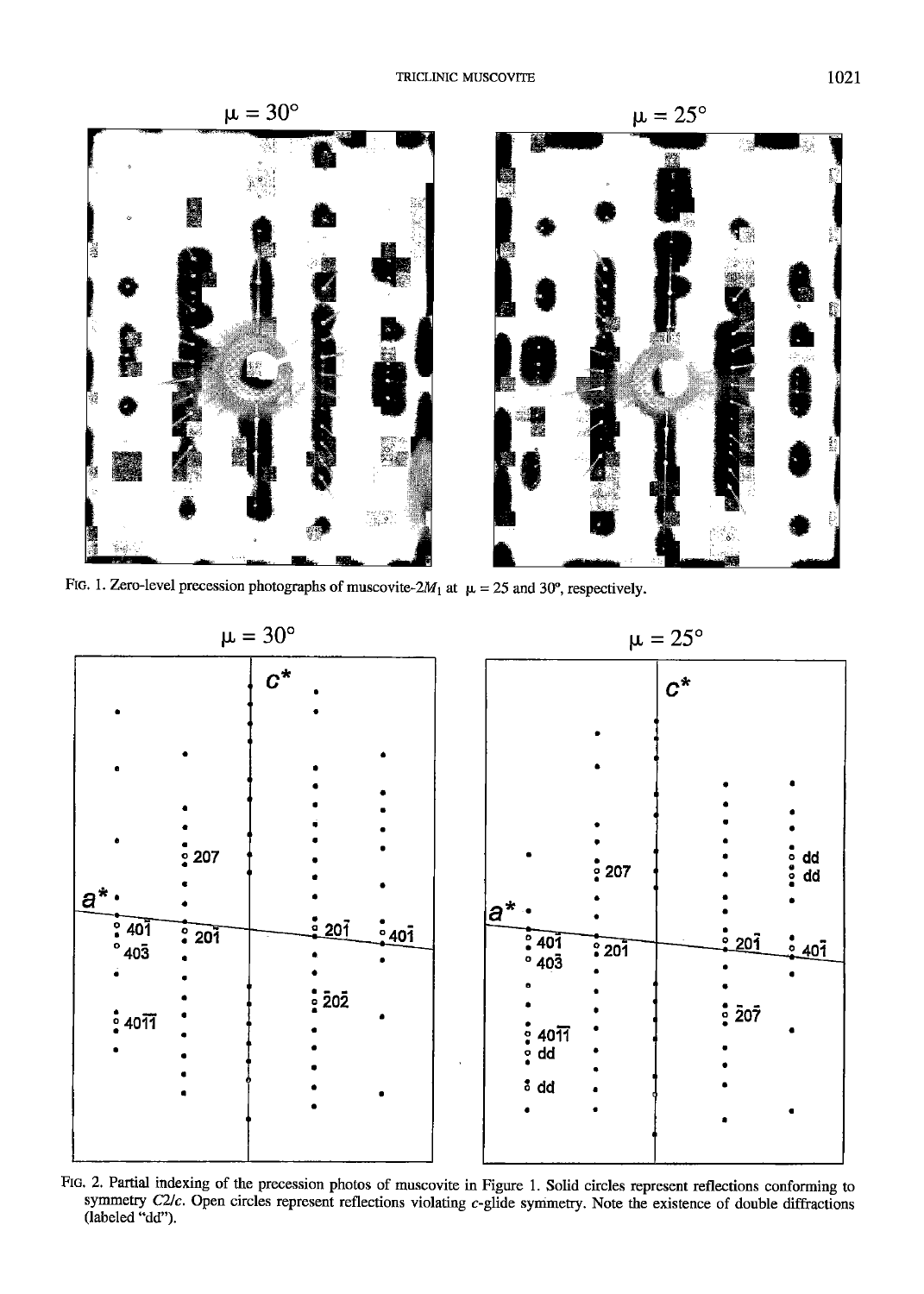

FIG. 3. Peak profiles of selected h0l (l odd) reflections in muscovite- $2M_1$ . Intensities of 201 and 201 were raised by 2600 and 3600 counts, respectively, for clarity.



Fig. 4. Peak profiles of the reflection 201 of muscovite at different psi-angles. The intensities of all profiles, except at  $psi = 350\%$ , were increased appropriately for clarity.

|      | ×          | у                 | z          | occupancy |
|------|------------|-------------------|------------|-----------|
|      |            | *Room temperature |            |           |
| Al   | 0.2501(6)  | 0.0838(3)         | 0.0001(1)  | 1.10(2)   |
| 7(1) | 0.4650(5)  | 0.9291(2)         | 0.1356(1)  | 0.96(2)   |
| T(2) | 0.4514(5)  | 0.2581(3)         | 0.1356(1)  | 0.99(2)   |
| O(1) | 0.4172(4)  | 0.0929(2)         | 0.1682(1)  | 1         |
| O(2) | 0.2505(4)  | 0.8106(2)         | 0.1577(1)  | 1         |
| O(3) | 0.2504(4)  | 0.3702(2)         | 0.1686(1)  | 1         |
| O(4) | 0.4609(4)  | 0.9428(2)         | 0.0534(1)  | 1         |
| O(5) | 0.3859(3)  | 0.2514(2)         | 0.0534(1)  | 1         |
| OН   | 0.4566(4)  | 0.5628(2)         | 0.0502(1)  | 1         |
| κ    | 0          | 0.0978(5)         | 1/4        | 0.50(1)   |
| H(1) | 0.3656(19) | 0.6560(13)        | 0.0522(10) | 0.50(6)   |
| H(2) | 0.3883(25) | 0.6380(17)        | 0.0720(15) | 0.36(6)   |
|      |            | 12 K              |            |           |
| Al   | 0.264(6)   | 0.082(2)          | 0.001(2)   | 0.94(3)   |
| 7(1) | 0.464(4)   | 0.930(2)          | 0.137(1)   | 0.92(4)   |
| 7(2) | 0.449(4)   | 0.261(3)          | 0.134(1)   | 0.99(5)   |
| O(1) | 0.406(8)   | 0.091(12)         | 0.167(1)   | 1         |
| O(2) | 0.253(10)  | 0.801(8)          | 0.157(1)   | 1         |
| O(3) | 0.247(3)   | 0.368(2)          | 0.167(1)   | 1         |
| O(4) | 0.457(3)   | 0.949(2)          | 0.052(1)   | 1         |
| O(5) | 0.382(4)   | 0.253(2)          | 0.054(1)   | 1         |
| ОΗ   | 0.460(5)   | 0.560(2)          | 0.050(1)   | 1         |
| κ    | ٥          | 0.092(4)          | 1/4        | 0.48(2)   |
| H(1) | 0.392(4)   | 0.668(2)          | 0.052(5)   | 0.49(6)   |
| H(2) | 0.402(3)   | 0.632(2)          | 0.088(3)   | 0.41(5)   |
|      |            | Rothbauer (1971)  |            |           |
| Al   | 0.2502(4)  | 0.0835(2)         | 0.00008(8) | 1.11(1)   |
| 7(1) | 0.4646(3)  | 0.9291(2)         | 0.13553(8) | 0.96(1)   |
| T(2) | 0.4516(3)  | 0.2581(2)         | 0.13559(8) | 0.97(1)   |
| O(1) | 0.4167(3)  | 0.0927(1)         | 0.16829(6) | 1         |
| O(2) | 0.2505(3)  | 0.8107(1)         | 0.15783(7) | 1         |
| O(3) | 0.2502(3)  | 0.3703(1)         | 0.16869(6) | 1         |
| O(4) | 0.4610(2)  | 0.9432(1)         | 0.05343(6) | 1         |
| O(5) | 0.3859(2)  | 0.2515(1)         | 0.05348(5) | 1         |
| OH   | 0.4566(3)  | 0.5627(2)         | 0.05018(6) | 1         |
| κ    | 0          | 0.0980(3)         | 1/4        | 0.50(1)   |
| н    | 0.3727(7)  | 0.6499(4)         | 0.0599(2)  | 0.88(1)   |

TABLE 4, ATOMIC COORDINATES OF THE FINAL REFINED STRUCTURE OF MUSCOVITE IN SPACE-GROUP SYMMETRY C2/c

\* re-refinement of the data of Rothbauer (1971)

contraction of cell dimensions upon cooling (Table 2); the contraction in the c dimension  $(0.1 \text{ Å})$  is an order of magnitude larger than that in the  $a$  (0.01 Å) or b  $(0.02 \text{ Å})$  dimensions, a feature characteristic of phyllosilicates (Bish & Johnston 1993, Bish 1993, Bish & Von Dreele 1989).

# **FTIR PAS** spectra

The FTIR PAS spectra of muscovite between 500 and 4000 cm<sup>-1</sup> are shown in Figure 7. The interferometer-mirror speed (in modulation frequency) used in collecting the spectrum was 2.5 kHz. Spectra in the OH-stretching region  $(3200-3900 \text{ cm}^{-1})$  were recorded at a range of mirror speeds from 5 Hz to 2.5 kHz, and are shown in Figure 8.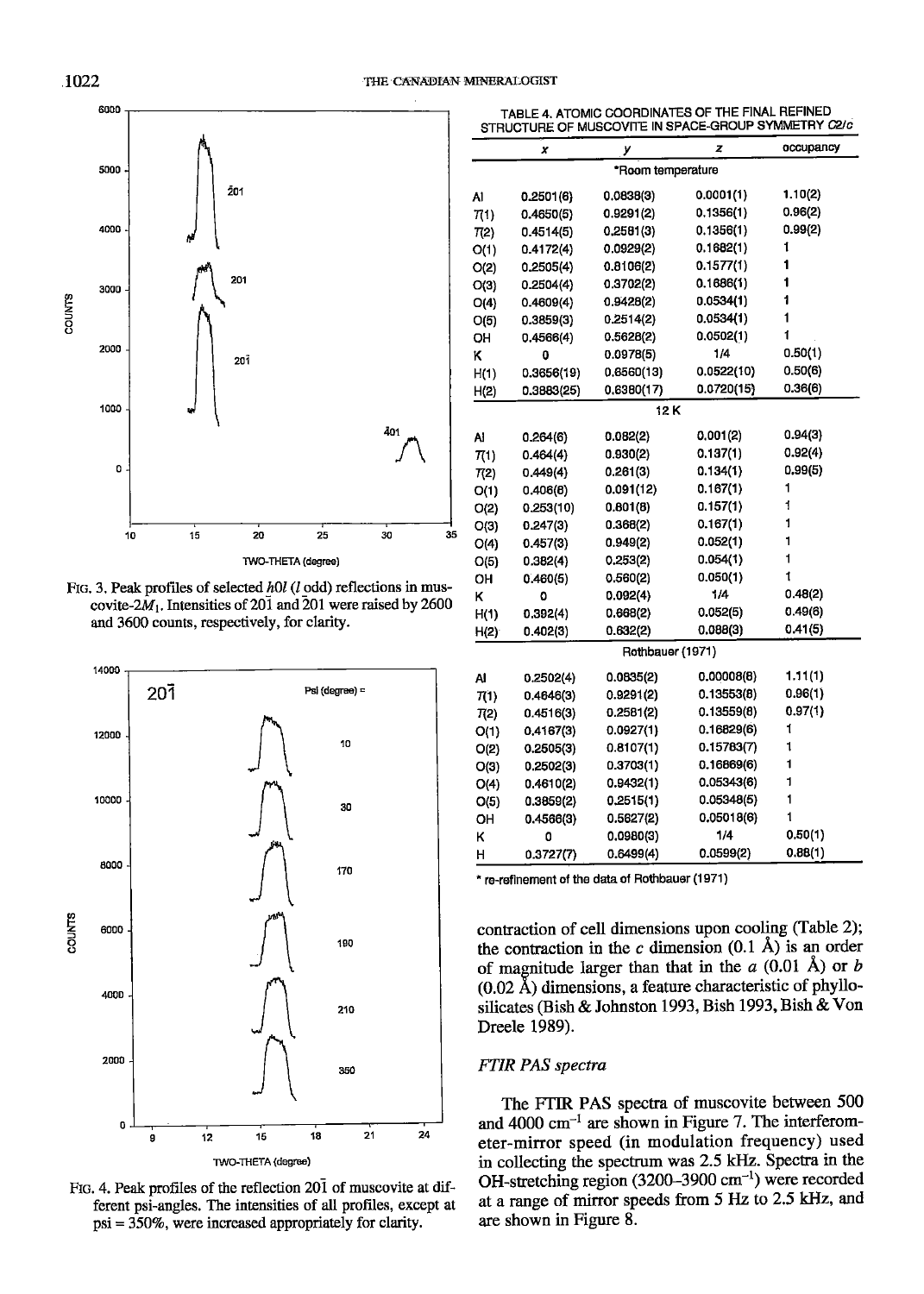

FIG. 5. Observed and calculated neutron-diffraction patterns of muscovite at 12 K. The observed diffraction-pattern has been increased by 5000 counts to avoid pattern overlap.

#### **DISCUSSION**

### Violation of the space group C2/c

In the zero-level precession photographs (Figs. 1, 2), there are weak  $(h \t0 \t1)$  (l odd) reflections violating the  $c$ -glide restriction. Peak-profiles (Figs. 3, 4) of these violating reflections are slightly asymmetrical but still

| TABLE 5, SELECTED INTERATOMIC DISTANCES<br>(Å) AND ANGLES (°) OF MUSCOVITE (C2/c) AT<br>ROOM TEMPERATURE AND 12 K |                  |           |
|-------------------------------------------------------------------------------------------------------------------|------------------|-----------|
|                                                                                                                   | room temperature | 12 K      |
| <7(1)-0>                                                                                                          | 1.644(1)         | 1.65(3)   |
| <0-7(1)-0>                                                                                                        | 109.4(8)         | 109.5(13) |
| $< 7(2)-O$                                                                                                        | 1.643(1)         | 1.63(4)   |
| <0-7(2)-0>                                                                                                        | 109.4(8)         | 109.4(10) |
| <al⊣o></al⊣o>                                                                                                     | 1.930(1)         | 1.92(1)   |
| $K_{\text{hner}}$ -0>                                                                                             | 2.859(1)         | 2.83(3)   |
| <k-0></k-0>                                                                                                       | 3.363(2)         | 3.39(2)   |
| H(1)-O                                                                                                            | 0.967(12)        | 1.04(10)  |
| $H(2)$ -O                                                                                                         | 0.899(20)        | 1.06(7)   |
| H(1)-H(2)                                                                                                         | 0.44(3)          | 0.78(12)  |
| H(1)-O-[001]                                                                                                      | 95.2(3)          | 90.5(57)  |
| H(2)-O-[001]                                                                                                      | 121.7(2)         | 131.9(27) |
|                                                                                                                   |                  |           |

well-defined. These violating reflections are present at two distinct values of precession angle, indicating that they are not due to double diffraction; they are true Bragg reflections. The presence of these reflections indicates that the space-group symmetry of muscovite is  $C2$ ,  $C1$  or  $C1$  rather than  $C2/c$ . Similar violating reflections were observed by Schultz et al. (1989) on Weissenberg photographs of rose muscovite. However, they did not mention whether or not they had checked for double-diffraction effects, which can commonly result in reflections violating criteria for the presence of non-lattice translational-symmetry elements. This being the case, these reflections are not definitive evidence for the absence of a  $c$ -glide plane. Bish et al. (1979) and Guggenheim et al. (1983) have examined nominally  $2M_1$  muscovite samples with the second-harmonic generation method. Their results show no evidence for the absence of a center of symmetry in the muscovite samples they examined. This tends to eliminate both C2 and C1 as possible space-groups for the muscovite examined here, leaving  $C1$  as the most likely space-group.

#### H positions at room temperature

Infrared spectra (Serratosa & Bradley 1958, Bassett 1960, Vedder & McDonald 1963, Rouxhet 1970) also provide evidence for more than one OH-orientation in the muscovite structure. The half-width (full-width at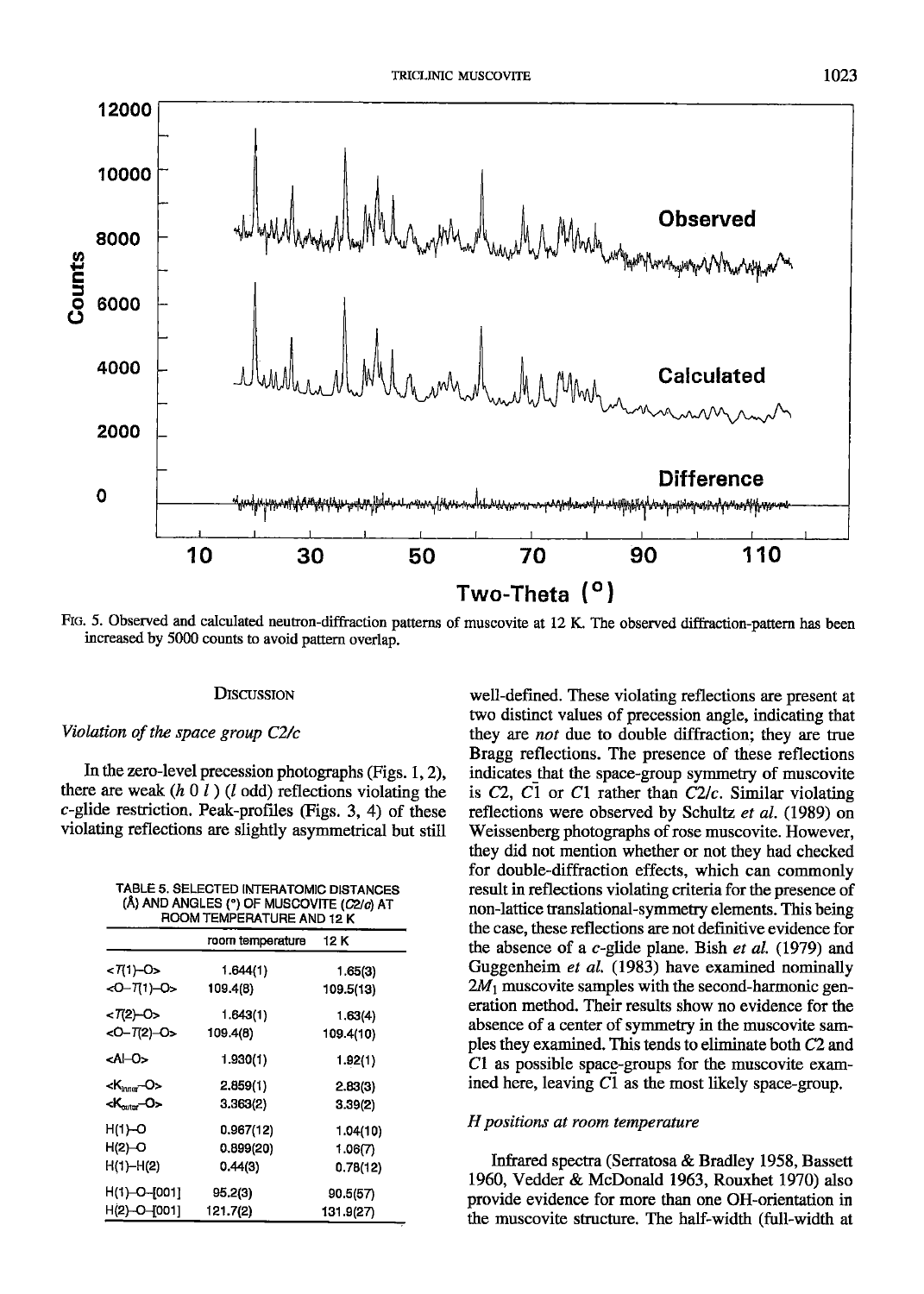

Flc. 6. Difference-Fourier maps projected down [100], showing the nuclear-density distribution in muscovite at  $(A)$ : room temperature (contours from  $-10.0$  to  $-2.0$ ) and (B): 12 K (contours from  $-11.0$  to  $-1.0$ ). The contour interval is 0.1 arbitrary units.

half-height) of the O-H stretching band in muscovite is ahnost twice as large as in phlogopite (Rouxhet 1970, Bassett 1960, Serratosa & Bradley 1958), irrespective of sample temperature (from 273 to  $77$  K). The band is also asymmetrical, with the slope toward higher frequency being more gradual than the slope toward lower frequency (Vedder & McDonald 1963). Two OH orientations were suggested by Serratosa & Bradley (1958), in analogy to the OH orientations in lepidolite. Infrared spectroscopy of muscovite at liquid-He temperature may result in increased spectral resolution and provide more conclusive spectral information on this issue.

# H position at 12 K

At 12K. an elongate nuclear-density distribution for the H atom was obtained (Fig. 68), similar to that observed at room temperature. The muscovite sample used in the present study has a chemical composition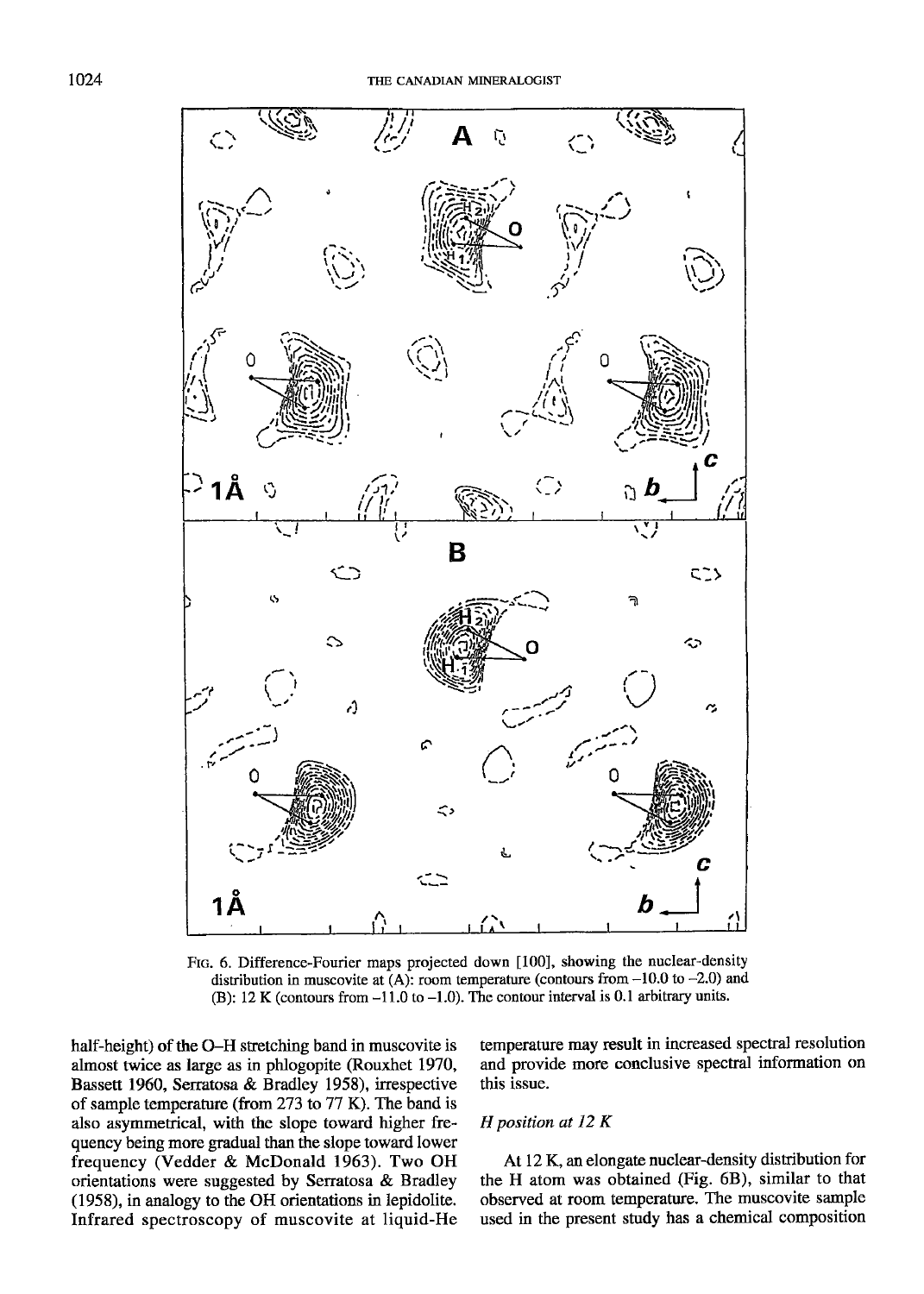

Ftg. 7. FTIR PAS of muscovite- $2M_1$  at room temperature.



FIG. 8. FTIR PAS spectra of muscovite- $2M_1$  in the OH-stretching region at room temperature.

similar to that of the sample used by Rothbauer (1971), although the unit-cell parameters of the two samples do differ somewhat (Table 2). The individual O-H distances at 12 K are not significantly different from those at room temperature; however, the  $H(1)$ - $H(2)$  separation is significantly larger at low temperature  $(0.78 \text{ Å})$ than at room temperature  $(0.44 \text{ Å})$ . Such an increase in separation at low temperature supports a split H-atom model. Nevertheless, even with a 0.78 A separation, it was still not possible to resolve two maxima (Fig. 6B).

# Infrared spectroscopy

The FTIR PAS spectrum of muscovite at 2.5 kHz (Ftg. 7) shows a shoulder to the high-frequency side of the absorption envelope, and it is separated from the principal maximum by an inflection point; this feature indicates the presence of (at least) two distinct bands in the spectrum. This conclusion is re-inforced by the series of spectra recorded with gradually decreasing interferometer-mirror speed (Fig. 8). The intensity of the high-frequency shoulder increases relative to the maximum intensity of the envelope as the mirror speed decreases from 2.5 kHz to 5 Hz. Note that wavenumber increases toward the right-hand side in Figure 8, and that slower mirror-speed favors higher IR frequencies. The increase in relative intensity of the right shoulder of the envelope indicates that there are two (or more) unique bands in the muscovile spectrum, in turn indicating more than one symmetrically distinct OH group.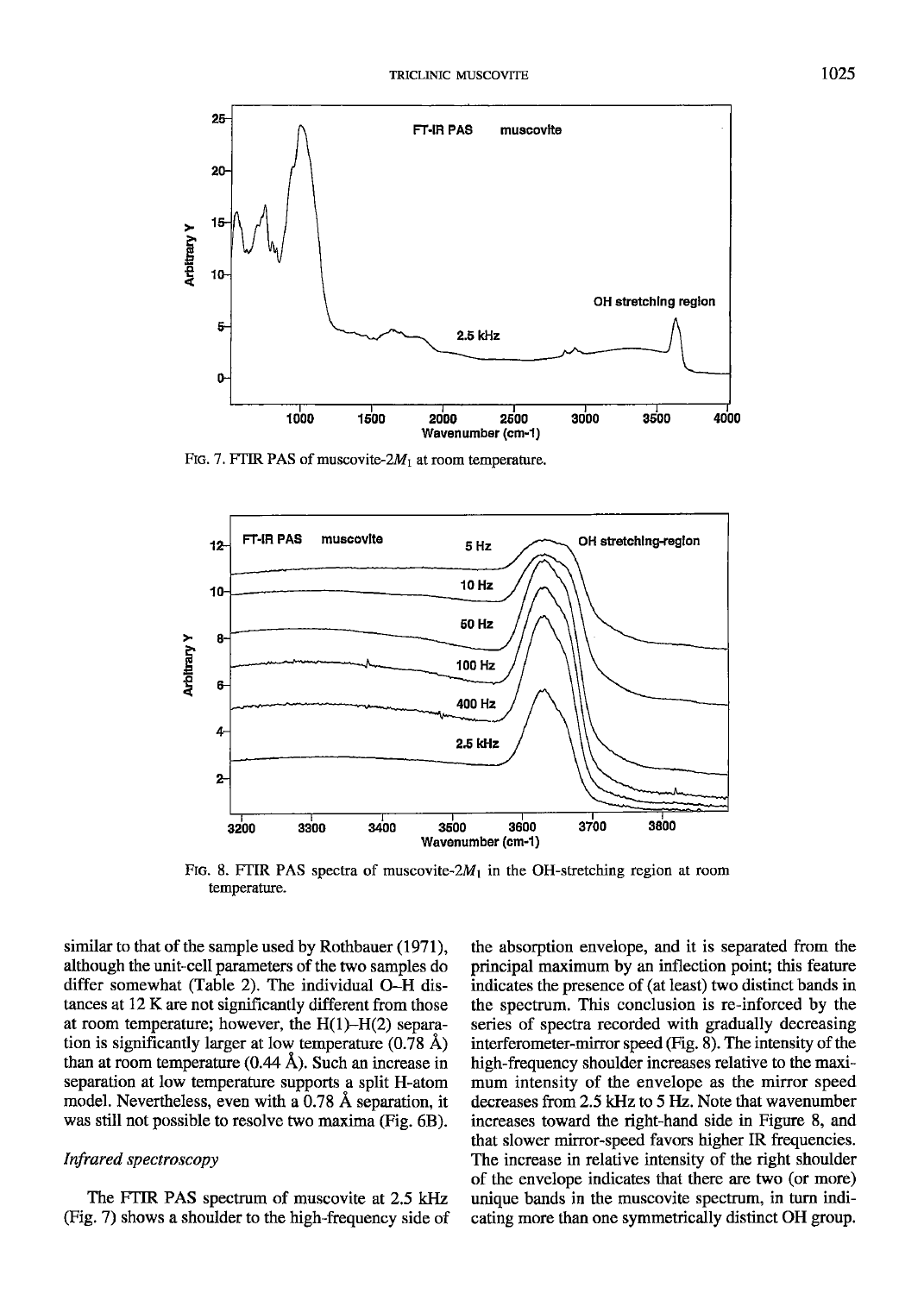# Cooperative effects in the muscovite structure

What drives the need for subgroup symmetry in muscovite? Schulz et al. (1989) suggested that the lower symmetry is due to the presence of cations at the  $M(1)$ site of one layer and not at the  $M(1')$  site of the other layer. As the total amount of scattering at the  $M(1)$  site in their refinement is low (0.7  $e \text{ Å}^{-3}$ ), it is difficult to see how such a low occupancy (0.035 Li atoms per formula unit, *apfu*, equivalent to 0.4 electrons per formula unit) at one site could drive a lowering of the symmetry of the crystal, as symmetry-breaking mechanisms require cooperative behavior throughout the whole crystal.

Energy calculations (Abbott et aI. 1989) and the results of neutron crystal-structure refinement indicate that there are two independent H-atom positions in muscovite. However, these results do not indicate whether such positions are long-range ordered or disordered within the structure. The presence of  $c$ -glide-violating reflections suggests that these H-atom positions are actually long-range ordered in the structure. Thus, it seems reasonable to propose that the symmetrybreaking mechanism involves this ordering of the H atoms. Unlike the  $M(1)$ - $M(1')$  ordering-mechanism proposed by Schulz er al. (1989), the atoms involved in a H-bonding mechanism are distributed uniformly throughout the complete crystal, and hence can affect the macroscopic properties of the crystal through local cooperative interactions.

What can cause cooperative ordering of H atoms into two symmetrically distinct positions? Inspection of the structure of muscovite suggests that it must involve short-range order of Al and Si over the  $T$  sites in the structure. In this regard, the results of Abbott et al. (1989) suggest that the H-atom ordering couples to the local Al-Si arrangement. In this regard, Schulz et al.  $(1989)$  found a disordered distribution of Al-Si over the tetrahedra in their  $C\overline{1}$  refinement of muscovite using X-ray data. Thus, although it now seems established that muscovite can have  $C\bar{1}$  symmetry, and that the driving force for the reduction in symmetry involves cooperative ordering of H over two distinct positions in the muscovite structure, the cause of this ordered arrangement of H is still obscure.

#### ACKNOWLEDGEMENTS

We thank Steve Guggenheim, Don Peacor, R.J. Swope, anonymous reviewers and the unanonymous editor Bob Martin for their comments on this manuscript. Dr. Petr Cerný, University of Manitoba, kindly supplied the muscovite sample. AECL Chalk River Iaboratories is acknowledged for the low-temperature neutron-diffraction beam time. Michael Sowa, Institute for Biodiagnostics, National Research Council of Canada (IBD, NRC) helped collect the PAS spectra and offered valuable advice on experimental design and interpretation of the data. IBD NRC allowed us access to the FTIR PAS instrument. This work was supported by the Natural Sciences and Engineering Research Council of Canada in the form of a Graduate Scholarship to J-JL and in the form of Operating, Major Equipment and Infrastructure grants to FCH.

# **REFERENCES**

- ABBOTT, R.N. Jr., POST, J.E. & BURNHAM, C.W. (1989): Treatment of hydroxyl in structure-energy calculations. An. Mineral.74, l4l-150.
- BASSETT, W.A. (1960): Role of hydroxyl orientation in mica alteration. Geol. Soc. Am., Bull. 71, 449-456.
- BISH, D.L. (1993): Rietveld refinement of the kaolinite structure at 1.5 K. Clays Clay Minerals 41, 738-744.
- , HORSEY, R.S. & NEWNHAM, R.E. (1979): Acentricity in the micas: an optical second harmonic study. Am. Mineral. 64, 1052-1055.
- & JOHNSTON, C.T. (1993): Rietveld refinement and Fourier-transform infrared spectroscopic study of the dickite structure at low temperature. Clays Clay Minerals 41.297-3M.
- & von DREELE, R.B. (1989): Rietveld refinement of the non-hydrogen atomic positions in kaolinite. Clays Clay Minerals 37, 289-296.
- CATTI, M., FERRARIS, G., HULL, S. & PAVESE, A. (1994): Powder neutron diffraction study of  $2M_1$  muscovite at room pressure and at 2 GPa. Eur. J. Mineral. 6, 171-178.
- CHOQUET, M., ROUSSET, G. & BERTRAND, L. (1986): Fouriertransform photoacoustic spectroscopy: a more complete method for quantitative analysis. Can. J. Phys. 64, l08l-1085.
- GUGGENHEIM, S., SCHULZE, W.A., HARRIS, G.A. & LIN, JIUHN-CHORNG (1983): Noncentric layer silicates: an optical second harmonic generation, chemical, and X-ray study. Clays Clay Minerals 31, 251-260.
- GÜVEN, N. (1971): The crystal structure of  $2M_1$  phengite and  $2M_1$  muscovite. Z. Kristallogr. 134, 196-212.
- HILL, R.J & HOWARD, C.J. (1986): A computer program for Rietveld analysis of fixed-length X-ray and neutron diffraction patterns. Awtralian Atomic Energy Commission, Lucas Heights Research Laboratories (Menai, New South Wales, Australia), Rep. M112.
- KOESTER, L. (1977): Neutron scattering lengths and fundamental neutron interactions. In Springer Tracts in Modern Physics - Neutron Physics (W.S. Hohler, ed.). Springer, Heidelberg, Germany (1-55).
- LIANG, JIAN-JIE & HAWTHORNE, F.C. (1996): Rietveld refinement of micaceous materials: muscovite- $2M_1$ , a comparison with single-crystal structure refinement. Can. Mineral. 34, 115-122.